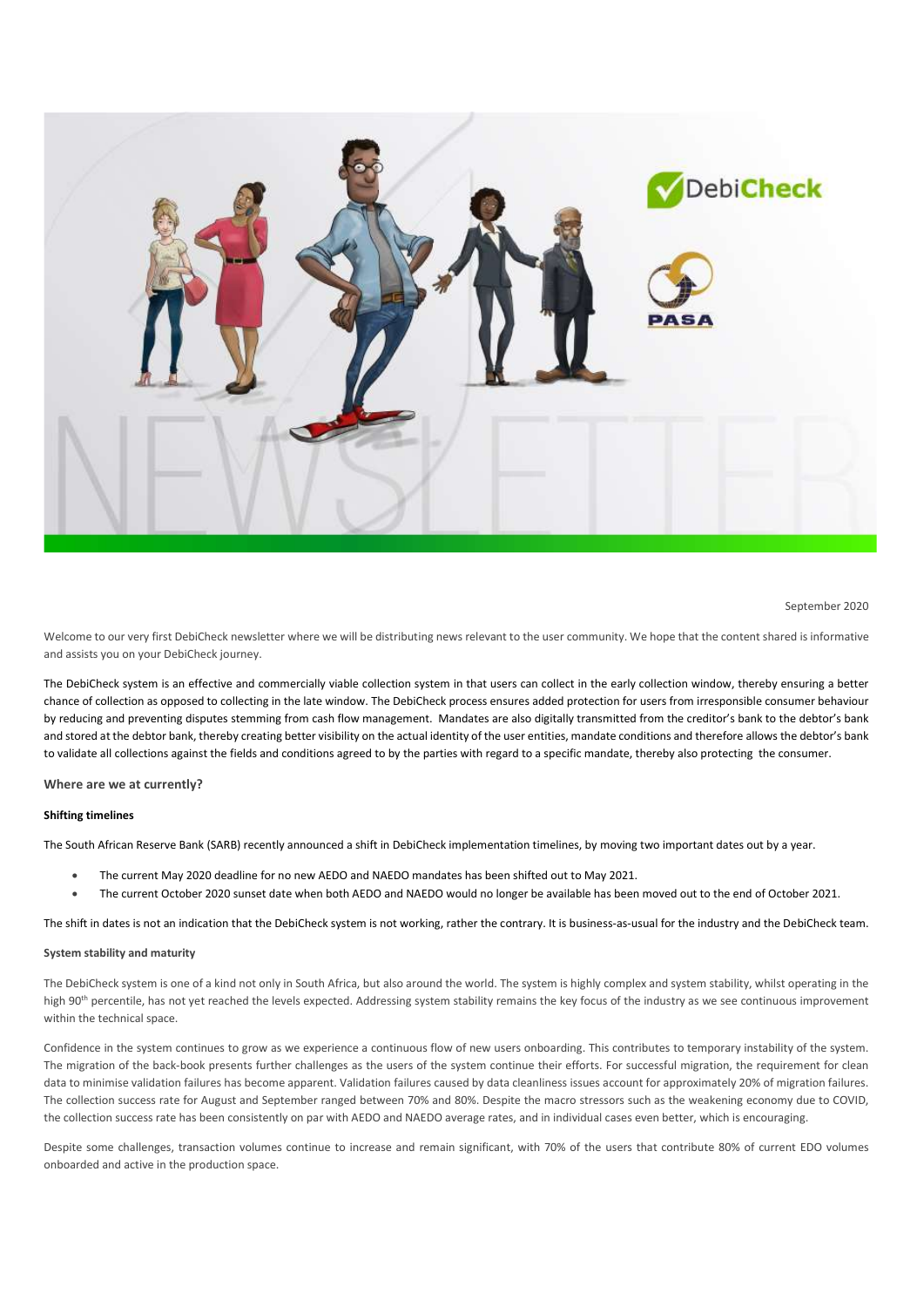#### Helping consumers to adopt DebiCheck

In addition to system stability, consumer adoption remains a key industry focus. Earlier this year an independent consumer survey was undertaken to establish why 62% of consumers on average were not responding to requests from their banks to authorise a mandate request, known as a no response (NRSP). It is important to note that an NRSP was neither a rejected nor declined action by the consumer, rather these consumers chose not to respond, for whatever reason.

The research findings revealed valuable insights. It was established that part of the cause of a NRSP was due to user agents failing to inform 70% of respondents about DebiCheck and/or the timeframe urgency around the approval process. In addition, general consumer awareness and education regarding DebiCheck was low, with 83% of consumers having not heard of DebiCheck prior to being interviewed, despite the banks and PASA's extensive awareness campaigns being performed during 2019. This begs the question: How do we bridge the consumer DebiCheck awareness and adoption gap?

We believe the consumer adoption solution may primarily reside at the users' feet, so to speak. Users are better placed to educate the consumer about the DebiCheck process, can advise upfront what to expect and explain how to approve a DebiCheck request. By ensuring user agents and salespersons are well versed in their knowledge of DebiCheck and how they convey this information to consumers may help the consumer not only understand the need to accept a mandate that they have agreed to, but also to ensure that a successful collection in the early collection window is secured.

## The need for a fall-back

Although the DebiCheck solution has experienced maturity challenges, a vast amount of effort at the highest level has been and continues to be invested by the banks. Although stability remains high, hovering around 99%, these maturity challenges continue to have a knock-on effect to poor consumer responses and user onboarding. The need for a fall-back solution not only seemed evident to mitigate industry risk and help with the adoption process, but also to bide the system time to fully mature.

As an interim measure, the SARB agreed to the implementation of a transitional solution known as the Registered Mandate Service (RMS). RMS encompasses the digital registration of a mandate at the debtor's bank, where no further authentication and/or authorisation of the mandate is required. Collections occur in the ISO 20022 system built for DebiCheck, transpiring as a second priority collection, still in the early window. RMS is intended to bridge the gap between technical and business success, while assisting users and consumers in the DebiCheck journey.

Before users may use the RMS system, they would need to adhere to the following criteria:

- Users must be pre-vetted and registered according to the Debit Order Abuse (DOA) process via their sponsoring bank.
- Users must have attempted a DebiCheck mandate initiation. An RMS can only be initiated if the consumer fails to respond to a DebiCheck mandate authorisation request.
- RMS will apply to new mandates only; a DebiCheck mandate that has been declined by the consumer cannot be introduced again as a registered mandate.
- Collections against a registered mandate will be a 2nd priority in the early collection window after DebiCheck.
- RMS payment instructions are fully reversible through a dispute action within 12 months of the original debit.
- RMS is to be implemented as soon as possible with development and testing already having started.

RMS development and formal interbank testing is complete for the banks. Live implementation has started with the majority of banks with the remaining banks being ready by mid-November. RMS will enable collections to remain in the early collection window where the consumer failed to respond to a DebiCheck mandate initiation.

## What is next for DebiCheck?

The diagram below highlights the key focus areas and core deliverables from now until May 2021. Achieving technical and functional stabilisation remains a key focus for DebiCheck and RMS, as well as user adoption and onboarding. In addition, exploring additional authorisation solutions in the remote and non-face-to-face world is a key priority.

# WHAT CORE DELIVERABLES NEED TO BE IN PLACE BY 30 APRIL 2021

The following are key planning deliverables that need to have been achieved within key milestone dates.